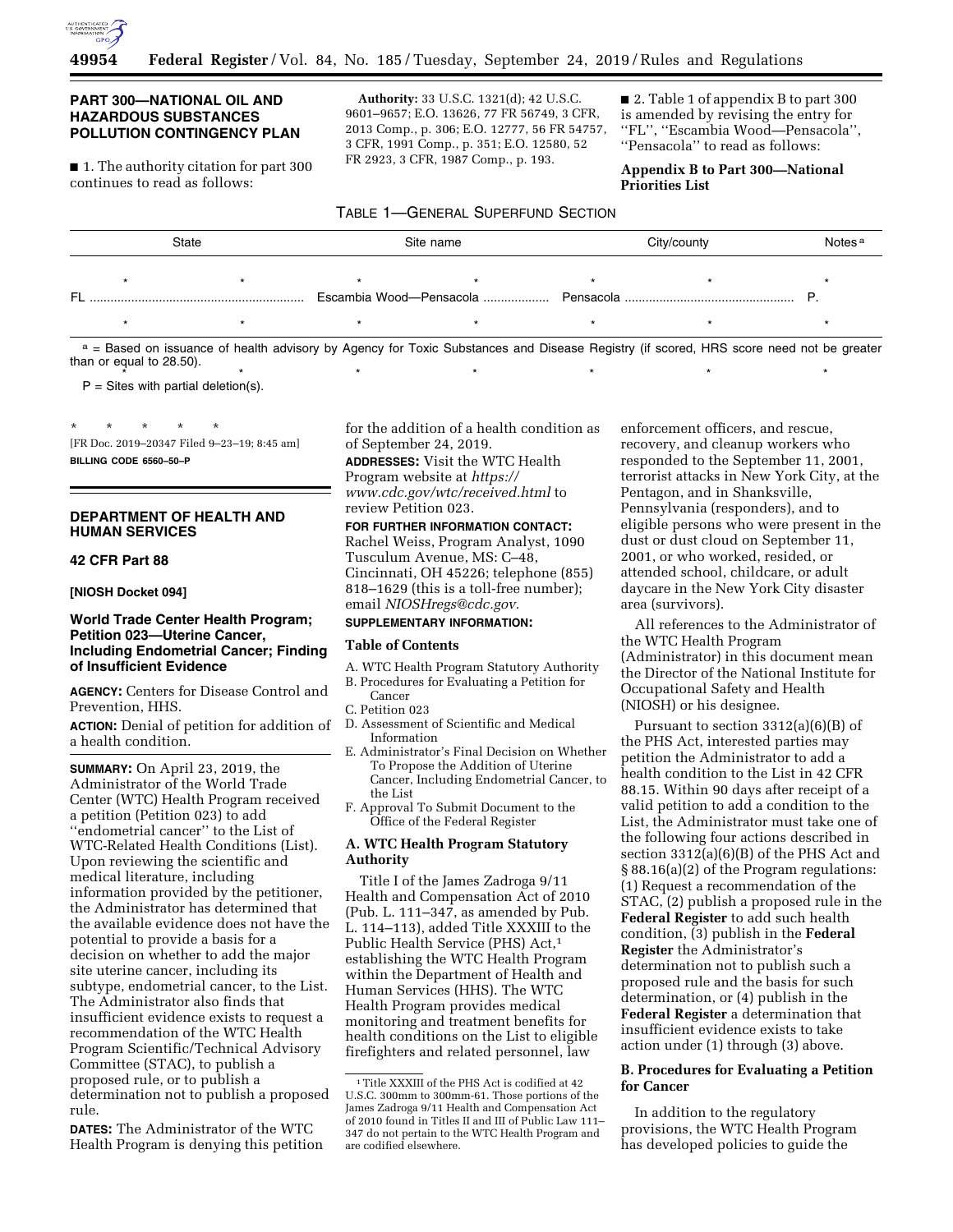review of submissions and petitions,<sup>2</sup> as well as the analysis of evidence supporting the potential addition of a type of cancer to the List.3

A valid petition must include sufficient medical basis for the association between the September 11, 2001, terrorist attacks and the health condition to be added; in accordance with WTC Health Program policy, reference to a peer-reviewed, published, epidemiologic study about the health condition among 9/11-exposed populations or to clinical case reports of health conditions in WTC responders or survivors may demonstrate the required medical basis.4 Studies linking 9/11 agents 5 or hazards to the petitioned health condition may also provide sufficient medical basis for a valid petition.

After the Program has determined that a petition is valid, the Administrator must direct the Program to conduct a systematic literature search (a keyword search of relevant scientific databases) to gather information about the following: (1) Studies about the type of cancer requested to be added to the List among 9/11-exposed populations, (2) studies showing a potential causal association between the requested cancer and a health condition on the List, and (3) classifications of the World Health Organization's International Agency for Research on Cancer (IARC) and the National Toxicology Program (NTP) *Report on Carcinogens* relevant to the requested cancer. Peer-reviewed, published, epidemiologic studies of the cancer in 9/11-exposed populations are considered relevant. The quantity and quality of relevant studies are reviewed for their potential to provide a basis for

4*See supra* note 2.

5 9/11 agents are chemical, physical, biological, or other hazards reported in a published, peerreviewed exposure assessment study of responders, recovery workers, or survivors who were present in the New York City disaster area, or at the Pentagon site, or the Shanksville, Pennsylvania site, as those locations are defined in 42 CFR 88.1, as well as those hazards not identified in a published, peerreviewed exposure assessment study, but which are reasonably assumed to have been present at any of the three sites. *See* WTC Health Program [2018], *Development of the Inventory of 9/11 Agents,* July 17, 2018, *[https://wwwn.cdc.gov/ResearchGateway/](https://wwwn.cdc.gov/ResearchGateway/Content/pdfs/Development_of_the_Inventory_of_9-11_Agents_20180717.pdf) [Content/pdfs/Development](https://wwwn.cdc.gov/ResearchGateway/Content/pdfs/Development_of_the_Inventory_of_9-11_Agents_20180717.pdf)*\_*of*\_*the*\_*Inventory*\_*of*\_*9- 11*\_*Agents*\_*[20180717.pdf.](https://wwwn.cdc.gov/ResearchGateway/Content/pdfs/Development_of_the_Inventory_of_9-11_Agents_20180717.pdf)* 

deciding whether to propose adding the type of cancer to the List.

If the Program determines that the relevant studies have the potential to provide a basis for deciding whether to propose adding the type of cancer to the List, the cancer type may be added to the List if one of the four following methods is met:

*Method 1. Epidemiologic Studies of September 11, 2001-Exposed Populations.* 

The peer-reviewed, published, epidemiologic studies of 9/11-exposed populations are assessed by applying the following criteria extrapolated from the Bradford Hill criteria, as appropriate:

a. Strength of the association between a 9/ 11 exposure and a type of cancer (including the precision of the risk estimate 6),

b. Consistency of the findings across multiple studies. If only a single published epidemiologic study is available for assessment, the consistency of findings cannot be evaluated and more emphasis will be placed on evaluating the strength of the association and the precision of the risk estimate,

c. Biological gradient, or dose-response relationships between 9/11 exposures and the type of cancer, and

d. Plausibility and coherence with known facts about the biology of the type of cancer.

*Method 2. Established Causal Associations.*  A type of cancer may be added to the List if there is well-established scientific support published in multiple epidemiologic studies for a causal association between that cancer and a condition already on the List of WTC-Related Health Conditions.

*Method 3. Review of Evaluations of Carcinogenicity in Humans.* 

A type of cancer may be added to the List under Method 3 if *both* of the following criteria are satisfied:

*3A. Published Exposure Assessment Information.* A 9/11 agent included in the *Inventory of 9/11 Agents* 7 is identified, and

*3B. Evaluation of Carcinogenicity in Humans from Scientific Studies.* NTP has determined that the [identified] 9/11 agent is *known to be a human carcinogen* or is *reasonably anticipated to be a human carcinogen,* and IARC has determined there is *sufficient* or *limited* evidence that the 9/ 11 agent causes [the requested] type of cancer.

*Method 4. Review of Information Provided by the WTC Health Program Scientific/ Technical Advisory Committee.*8

7The *Inventory of 9/11 Agents* is composed of those agents identified in Tables 1–4 of the document, *Development of the Inventory of 9/11 Agents. See supra* note 5.

8The WTC Health Program Scientific/Technical Advisory Committee may be convened by the Administrator if he determines that its advice would be helpful. *See supra* note 3 at Sec. V.

A type of cancer may be added to the List if the STAC has provided a reasonable basis for adding a type of cancer.

If the evaluation of evidence required for any of the four methods demonstrates that the criteria in that method are satisfied, the Administrator will propose the addition of the type of cancer to the List.

### **C. Petition 023**

On April 23, 2019, the Administrator received a petition (Petition 023) requesting the addition of ''endometrial cancer'' to the List.9 The petition included a 2002 study by Lioy *et al.*10 and a 2017 study by McElroy *et al.*11 which together provided sufficient medical basis for the petition to be considered valid because they demonstrate the presence of 9/11 agents, including cadmium, at the WTC site and that cadmium exposure is associated with a statistically significant increase in endometrial cancer risk. However, because neither Lioy *et al.* [2002] nor McElroy *et al.* [2017] is a peer-reviewed, published, epidemiologic study of endometrial cancer (or the major site, uterine cancer) in a 9/11-exposed population, neither study is considered relevant nor are they further reviewed in this action.

In the Program's List of WTC-Related Health Conditions, types of cancer are identified by the major cancer site/ histology groups that are commonly used in the reporting of cancer incidence data, using the groupings standardized by the National Cancer Institute's Surveillance, Epidemiology and End Results Program (SEER) for national cancer surveillance.12 Cancer subtypes are not included in the List. Because endometrial cancer is a subtype of uterine cancer,13 the Program has

10Lioy PJ, Weisel CP, Millette JR, Eisenreich S, Vallero D, Offenberg J, Turpin B, Zhong M, Cohen MD, Prophete C, Yang I, Stiles R, Chee G, Johnson W, Porcja R, Alimokhtari S, Hale RC, Weschler C, Chen LC [2002], *Characterization of the Dust/ Smoke Aerosol that Settled East of the World Trade Center (WTC) in Lower Manhattan after the Collapse of the WTC11 September 2001,* Environ Health Perspect 110(7), 703–714.

11McElroy JA, Kruse RL, Guthrie J, Gangnon RE, Robertson JD [2017], *Cadmium Exposure and Endometrial Cancer Risk: A Large Midwestern U.S. Population-Based Case-Control Study,* PLoS ONE 12(7): e0179360.

12National Cancer Institute [2008], Surveillance Epidemiology and End Results: Site Recode ICD–O– 3/WHO 2008 Definition, *[https://seer.cancer.gov/](https://seer.cancer.gov/siterecode/icdo3_dwhoheme/index.html/) siterecode/icdo3*\_*[dwhoheme/index.html/.](https://seer.cancer.gov/siterecode/icdo3_dwhoheme/index.html/)* 

13Endometrial cancer develops in the lining of the uterus, called the endometrium. Although endometrial uterine cancer is the most common type of uterine cancer, accounting for more than 90 percent of cases, there are other types of uterine Continued

<sup>2</sup>*See* WTC Health Program [2014], *Policy and Procedures for Handling Submissions and Petitions to Add a Health Condition to the List of WTC-Related Health Conditions,* May 14, 2014, *[http://](http://www.cdc.gov/wtc/pdfs/WTCHPPPPetitionHandlingProcedures14May2014.pdf) [www.cdc.gov/wtc/pdfs/WTCHPPPPetitionHandling](http://www.cdc.gov/wtc/pdfs/WTCHPPPPetitionHandlingProcedures14May2014.pdf) [Procedures14May2014.pdf.](http://www.cdc.gov/wtc/pdfs/WTCHPPPPetitionHandlingProcedures14May2014.pdf)* 

<sup>3</sup>*See* WTC Health Program [2019], *Policy and Procedures for Adding Types of Cancer to the List of WTC-Related Health Conditions,* May 1, 2019, *[https://www.cdc.gov/wtc/pdfs/policies/WTCHP](https://www.cdc.gov/wtc/pdfs/policies/WTCHP_PP_Addition_of_Cancer_Policy_UPDATED_050719-508.pdf)*\_*PP*\_ *Addition*\_*of*\_*Cancer*\_*Policy*\_*[UPDATED](https://www.cdc.gov/wtc/pdfs/policies/WTCHP_PP_Addition_of_Cancer_Policy_UPDATED_050719-508.pdf)*\_*050719- [508.pdf.](https://www.cdc.gov/wtc/pdfs/policies/WTCHP_PP_Addition_of_Cancer_Policy_UPDATED_050719-508.pdf)* 

<sup>6</sup>A precision of the risk estimate describes the uncertainty inherent in estimating the strength of association (the effect size) between exposure and health effect from observational data. It is expressed as a confidence interval illustrating a range of values that contains the true effect size. A narrow confidence interval indicates a more precise measure of the effect size and a wider interval indicates greater uncertainty.

<sup>9</sup>*See* Petition 023, *WTC Health Program: Petitions Received, [http://www.cdc.gov/wtc/received.html.](http://www.cdc.gov/wtc/received.html)*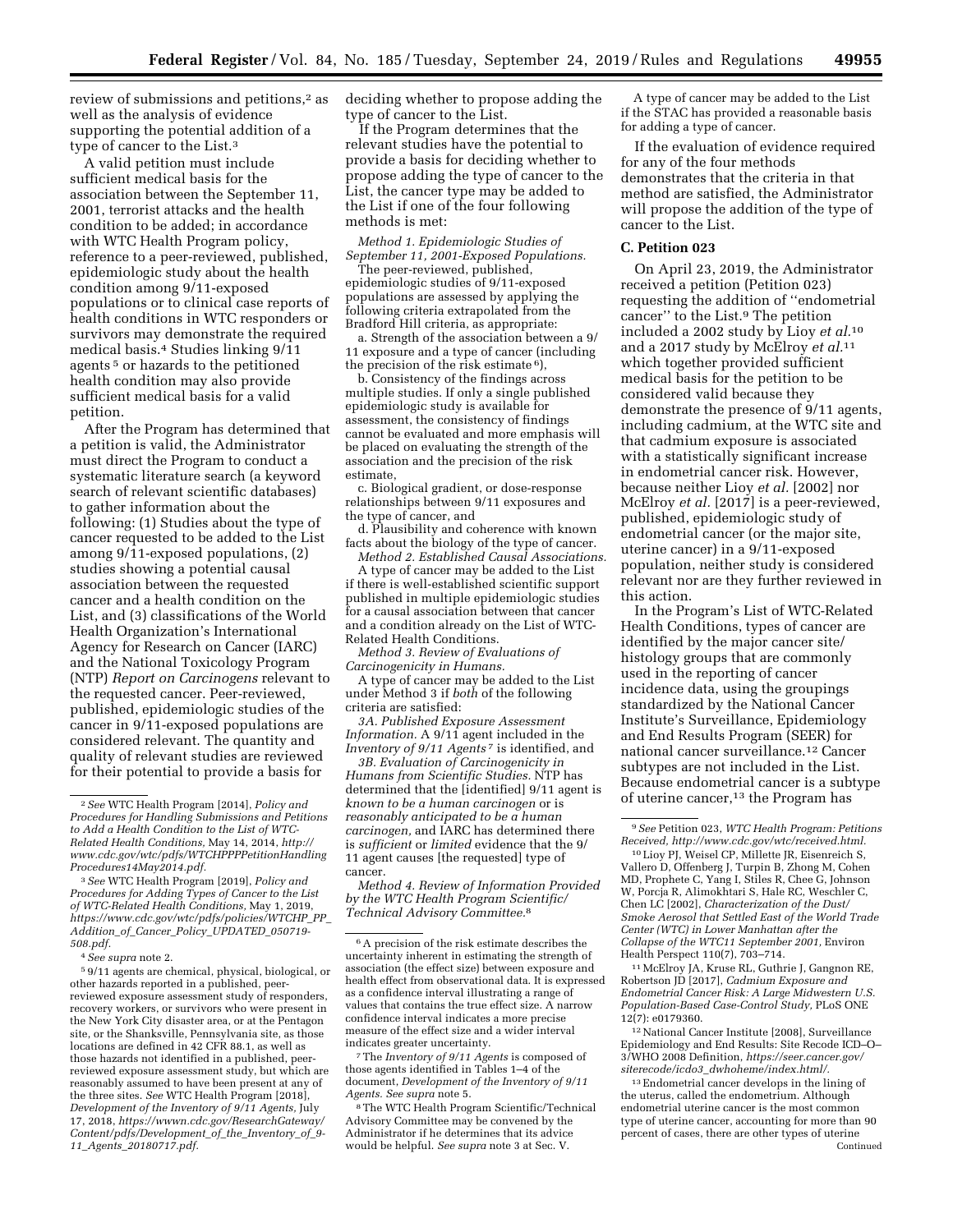determined that the scope of this petition and subsequent Program review should include both endometrial cancer and the major site, uterine cancer.

## **D. Assessment of Scientific and Medical Information**

In response to Petition 023, the Program conducted both a systematic literature search to identify peerreviewed, published studies of uterine cancer, including endometrial cancer, in 9/11-exposed women, as well as a review of NTP and IARC classifications of 9/11 agents, including those 9/11 agents identified by IARC as carcinogenic agents with *sufficient* or *limited* evidence that the agent causes uterine cancer, including endometrial cancer, in humans.14 The National Cancer Institute has not identified any of the health conditions on the List of WTC-Related Health Conditions as known risk factors for uterine or endometrial cancer; therefore, a systematic literature search for studies regarding a causal association between uterine or endometrial cancer and a health condition on the List was not conducted.15

### *Literature Search Results*

Two publications were identified in the search for studies specifically regarding uterine cancer, including endometrial cancer, among 9/11 exposed populations, thus meeting the Program's criteria for further evaluation: Li *et al.* [2012] 16 and its update Li *et al.*  [2016].17 In addition to the two Li *et al.*  publications found in the literature search, the Program was aware of additional studies examining all types

14 Databases searched include: CINAHL, Embase, NIOSHTIC–2, ProQuest Health & Safety, PsycINFO, Ovid MEDLINE, Scopus, Toxicology Abstracts/ TOXLINE, and WTC Health Program Bibliographic Database. Keywords used to conduct the search include: Endometrial neoplasm, endometrial cancer, endometrial carcinoma, malignant neoplasm of endometrium, adenocarcinoma of endometrium, cancer of the endometrium, Uterine Neoplasm, malignant neoplasm of corpus uteri, uterine cancer, uterine carcinoma. The literature search was conducted in English-language journals on May 23, 2019.

15No health conditions on the List of WTC-Related Health Conditions are known risk factors for uterine cancer. *See [https://www.cancer.gov/](https://www.cancer.gov/types/uterine/hp/endometrial-prevention-pdq)  [types/uterine/hp/endometrial-prevention-pdq.](https://www.cancer.gov/types/uterine/hp/endometrial-prevention-pdq)* 

16Li J, Cone JE, Kahn AR, Brackbill RM, Farfel MR, Greene CM, Hadler IL, Stavner LT, Stellman SD [2012], *Association between World Trade Center Exposure and Excess Cancer Risk,* JAMA 308(23):2479–88.

17Li J, Brackbill RM, Liao TS, Qiao B, Cone JE, Farfel MR, Hadler JL, Kahn AR, Konty KJ, Stayner LT, Stellman SD [2016], *Ten-Year Cancer Incidence in Rescue/Recovery Workers and Civilians Exposed to the September 11, 2001 Terrorist Attacks on the World Trade Center,* Am J Ind Med 59(9):709–21.

of cancer in 9/11-exposed subpopulations (rescue and recovery workers and survivors); these additional studies were also reviewed to determine whether they may provide further insight into cancer incidence and mortality applicable to the evaluation of uterine cancer, including endometrial cancer: Jordan *et al.* [2011] <sup>18</sup> and its update Jordan et al. [2018],<sup>19</sup> Zeig-Owens *et al.* [2011] <sup>20</sup> and its update Moir *et al.* [2016],21 Solan *et al.*  [2013],22 Kleinman *et al.* [2015],23 and Stein *et al.* [2016].<sup>24</sup> Of the additional studies, only Zeig-Owens *et al.* [2011] and its update Moir *et al.* [2016] were found not to be relevant (they were not peer-reviewed, published, studies of uterine or endometrial cancer in the 9/ 11-exposed population) because neither addressed cancers in female WTC responders. The other five additional studies, along with Li *et al.* [2012] and Li *et al.* [2016], were found to be relevant and were reviewed for quantity and quality, below.

The Program reviewed the NTP *Report on Carcinogens* 25 and found that

19 Jordan HT, Stein CR, Li J, Cone JE, Stayner L, Hadler JL, Brackbill RM, Farfel MR [2018], *Mortality among Rescue and Recovery Workers and Community Members Exposed to the September 11, 2001 World Trade Center Terrorist Attacks, 2003– 2014,* Environ Res 163:270–9.

20Zeig-Owens R, Webber MP, Hall CB, Schwartz T, Jaber N, Weakley J, Rohan TE, Cohen HW, Derman O, Aldrich TK, Kelly K, Prezant DJ [2011], *Early Assessment of Cancer Outcomes in New York City Firefighters after the 9/11 Attacks: an Observational Cohort Study,* Lancet 378(9794):898– 905.

21Moir W, Zeig-Owens R, Daniels RD, Hall CB, Webber MP, Jaber N, Yiin JH, Schwartz T, Liu X, Vossbrinck M, Kelly K, Prezant D [2016], *Post-9/11 Cancer Incidence in World Trade Center-Exposed New York City Firefighters as Compared to a Pooled Cohort of Firefighters from San Francisco, Chicago and Philadelphia (9/11/2001–2009),* Am J Ind Med 59(9):722–30.

22Solan S, Wallenstein S, Shapiro M, Teitelbaum SL, Stevenson L, Kochman A, Kaplan J, Dellenbaugh C, Kahn A, Biro FN, Crane M, Crowley L, Gabrilove J, Gonsalves L, Harrison D, Herbert R, Luft B, Markowitz SB, Moline J, Niu X, Sacks H, Shukla G, Udasin I, Lucchini RG, Boffetta P, Landrigan PJ [2013], *Cancer Incidence in World Trade Center Rescue and Recovery Workers, 2001– 2008,* Environ Health Perspect 21(6):699–704.

23 Kleinman EJ, Christos PJ, Gerber LM, Reilly JP, Moran WF, Einstein AJ, Neugut AI [2015], *NYPD Cancer Incidence Rates 1995–2014 Encompassing the Entire World Trade Center Cohort,* J Occup Environ Med 57(10):e101–13.

24Stein CR, Wallenstein S, Shapiro M, Hashim D, Moline JM, Udasin I, Crane MA, Luft BJ, Lucchini RG, Holden WL [2016], *Mortality among World Trade Center Rescue and Recovery Workers, 2002– 2011,* Am J Ind Med 59(2):87–95.

<sup>25</sup> National Toxicology Program, HHS [2016], *Report on Carcinogens,* 14th Edition (Research

twelve 9/11 agents 26 are *known to be human carcinogens* and twenty-seven 9/ 11 agents are *reasonably anticipated to be human carcinogens.* 27 However, IARC has not determined that any of these thirty-nine 9/11 agents demonstrate *sufficient* or *limited*  evidence of a causal association with uterine or endometrial cancer in humans.28

#### *Review of Relevant Studies*

The studies identified as relevant during the literature review process were further assessed to determine whether they have sufficient quality and quantity to demonstrate a potential to support the addition of uterine cancer, including endometrial cancer. The relevant studies introduced above are described below, including a description of their respective strengths and limitations.

Jordan *et al.* [2011] conducted a mortality study among the cohort of WTC Health Registry enrollees that included 13,337 rescue/recovery workers (3,188 women) and 28,593 survivors (16,733 women) living in New York City at the time of their enrollment. The authors identified deaths occurring in 2003–2009 through linkage to New York City vital records and the National Death Index (NDI). Standardized mortality ratios (SMRs) were calculated with New York City rates from 2000 to 2009 as the reference. Within the cohort, proportional hazards were used to examine the relation between WTC-related exposure levels (high, intermediate, or low for each group, based on exposure to the dust cloud, and time and duration working on the pile) and all-cause mortality, but not mortality for specific cancers. All-

Triangle Park, NC). *[https://ntp.niehs.nih.gov/go/](https://ntp.niehs.nih.gov/go/roc14)  [roc14.](https://ntp.niehs.nih.gov/go/roc14)* 

26As identified in the *Inventory of 9/11 Agents, see supra* notes 7 and 5.

27The 39 total 9/11 agents identified by NTP are as follows: Arsenic, Asbestos, Benzene, Beryllium, 1,3-Butadiene, Cadmium, Nickel, Silica, Solar Radiation, Soot, Sulfuric Acid, Trichloroethylene (*Known To Be Human Carcinogens*); as well as Acetaldehyde, Acrylonitrile, Benz[a]anthracene, Benzo[k]fluoranthene, Benzo[a]pyrene, Carbon Tetrachloride, Chloroform, Cobalt, Dibenz[a,h]anthracene, 1,4-Dichlorobenzene, Dichlorodiphenyltrichloroethane, 1,2- Dichloroethane, Dichloromethane, 1,3- Dichloropropene, Diesel Exhaust Particulates, 1,4- Dioxane, Hexachlorobenzene, Lead, Hexachlorocyclohexane, Mirex, Naphthalene, Nickel, Polybrominated Biphenyls, Polychlorinated Biphenyls, Styrene, Tetrachloroethylene, and Toluene Diisocyanates (*Reasonably Anticipated To Be Human Carcinogens*).

28 International Agency for Research on Cancer [1976], *IARC Monographs on the Evaluation of Carcinogenic Risk of Chemicals to Man: Cadmium, Nickel, Some Epoxides, Miscellaneous Industrial Chemicals and General Considerations on Volatile Anesthetics,* Volume 11; Lyon, France.

cancer. *See [https://www.cancer.gov/types/uterine/](https://www.cancer.gov/types/uterine/patient/endometrial-treatment-pdq)  [patient/endometrial-treatment-pdq.](https://www.cancer.gov/types/uterine/patient/endometrial-treatment-pdq)* 

<sup>18</sup> Jordan HT, Brackbill RM, Cone JE, Debcoudhury I, Farfel MR, Greene CM, Hadler JL, Kennedy J, Li J, Liff J, Stayner L, Stellman SD [2011], *Mortality among Survivors of the Sept 11, 2001, World Trade Center Disaster: Results from the World Trade Center Health Registry Cohort,* Lancet 378(9794):879–87.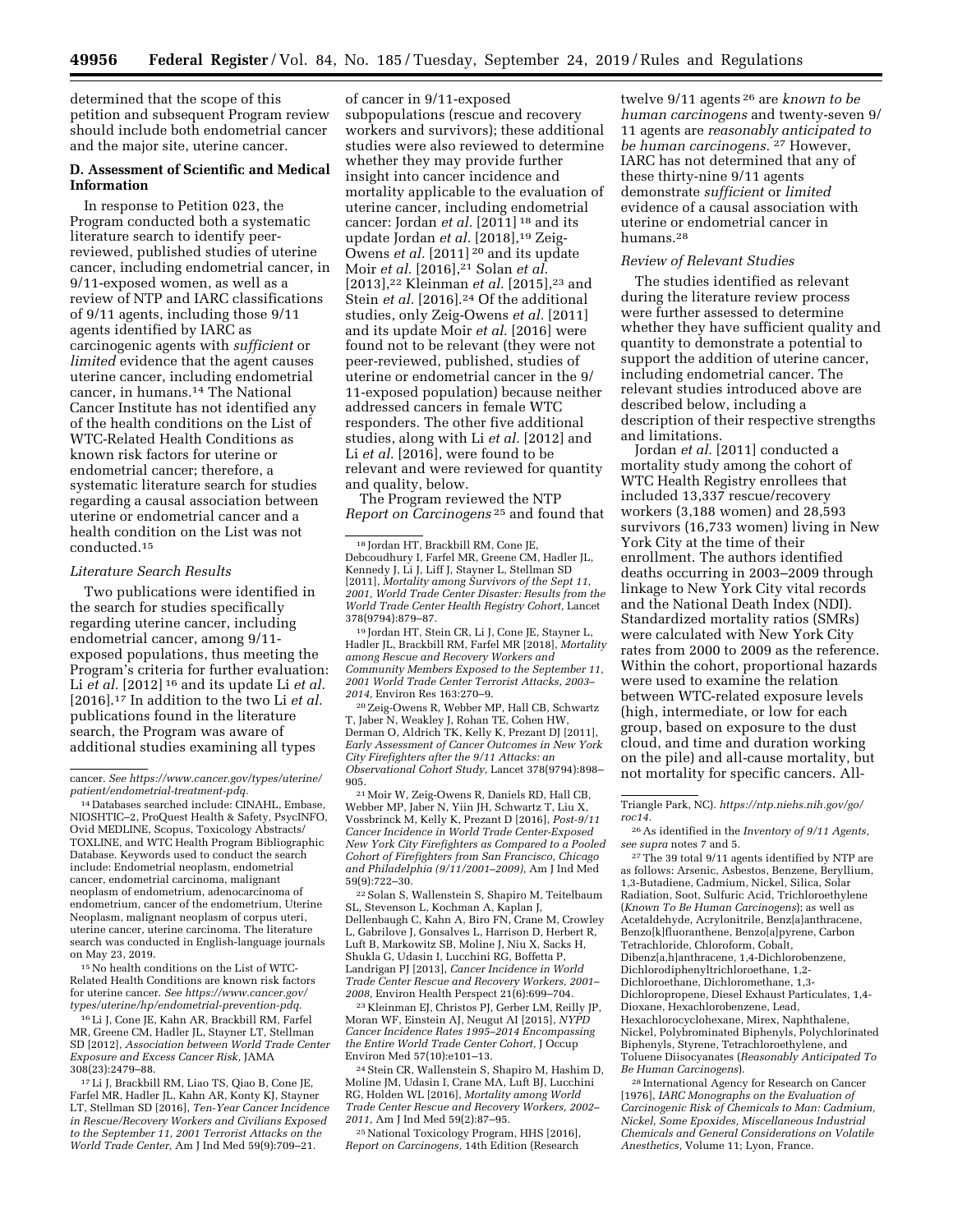cause SMRs were significantly lower than that expected for rescue/recovery workers (SMR = 0.45, 95% CI (confidence interval) 0.38–0.53) and survivors (SMR = 0.61, 95% CI 0.56– 0.66). There were no significantly elevated SMRs for any category of cancer examined, including cancer of female genital organs, among all studied Registry enrollees (SMR = 0.82, 95% CI 0.49–1.28), rescue/recovery workers  $(SMR = 0.67, 95\% \text{ CI } 0.08-2.43),$  or survivors (SMR = 0.84, 95% CI 0.49– 1.35). Separate SMRs for cancer of specific types of female genital organs, including uterine cancer, were not provided. SMRs were adjusted for age, sex, race, and calendar year. Adjusted hazard ratios (AHRs) were adjusted for age, sex, race and ethnic origin, income, smoking, and, for survivors, Registry recruitment source. This study's limitations include possible selection bias, since enrollment in the Registry is voluntary. Exposure reporting may also be subject to recall error because 9/11 exposures were self-reported 2 to 3 years after the September 11, 2001 terrorist attacks and subsequent cleanup of the sites. The healthy worker effect puts the population of rescue/ recovery workers at a lower risk of cancer compared to the general population,<sup>29</sup> which includes persons who are chronically ill, hospitalized, or otherwise unemployable. In addition, other potential confounders, such as family cancer history and occupational exposures prior to September 11, 2001, were not measured.

Jordan *et al.* [2018] updated their 2011 study, discussed above, by including the full cohort of WTC Health Registry enrollees, not only those living in New York City at time of enrollment, and adding 5 years of follow-up. The 2018 update included 29,280 rescue/ recovery workers (6,422 women) and 39,643 survivors (21,126 women). The authors used New York City population mortality rates from 2003 to 2012 as the primary reference, and also conducted a secondary analysis using U.S. population comparison rates from 2003 to 2011. Proportional hazards were used to examine the relation between WTCrelated exposure levels (high, intermediate, or low for each group, based on time and duration in lower Manhattan) and total mortality, as well as overall cancer mortality, but not

mortality for specific cancer types. Overall cancer SMRs were not elevated for rescue/recovery workers (SMR = 0.94, 95% CI 0.84–1.05), but were significantly elevated among survivors  $(SMR = 1.14, 95\% \text{ CI } 1.06 - 1.24)$  when compared to the New York City population; no elevated SMRs were reported for all cancers using the general U.S. population as reference. Cancers of the female genital organs were not significantly elevated among rescue/recovery workers or survivors (observed deaths  $= 7$ , SMR  $= 0.67$ , 95% CI 0.27–1.39 and observed deaths  $= 43$ , SMR = 1.17, 95% CI 0.85–1.58, respectively). The authors also examined 119 sub-categories of the major causes of death, but only reported statistically significant results; uterine cancers were not among the reported causes of death, suggesting that the risk of uterine cancer was not significantly elevated. No statistically significant elevations and no significant trends were observed in the analyses of the association between WTC-related exposures and overall cancer mortality. Like the previously reviewed study, Jordan *et al.* [2018] is prone to selection bias, because enrollment in the Registry was voluntary. Further, 9/11 exposures were self-reported 2 to 3 years after the September 11, 2001 terrorist attacks, and thus are subject to recall error. The healthy worker effect may put the population of rescue/recovery workers at a lower risk of cancer compared with the general population. An analogous effect has been seen in people who volunteer for health studies and might have contributed to the low relative mortality in both the rescue/recovery and survivor participants. As in the previously described study, other potential confounders, such as family cancer history and occupational exposures prior to September 11, 2001, were not measured.

Li *et al.* [2012] conducted a cancer incidence study among enrollees in the WTC Health Registry who were residents of New York State on September 11, 2001, and had no history of cancer at the time of enrollment. A total of 55,778 individuals were eligible for the study, including 21,850 involved in rescue/recovery (4,185 women) and 33,928 survivors not involved in rescue/ recovery (18,922 women). The authors identified cancers by linkage to 11 state cancer registries based on the state of residence of the cohort member, and based expected numbers of cancers on New York State cancer rates. They used qualitative descriptions of 9/11 exposures to classify Registry enrollee exposure as high, intermediate, or low

based on time and duration in lower Manhattan. The authors conducted separate analyses for rescue/recovery workers and for survivors, and presented separate results for the period of enrollment through 2006 (early period) and 2007 through 2008 (later period). Among rescue/recovery workers, the standardized incidence ratio (SIR) 30 for all cancer sites combined was not statistically significantly elevated in either period (early period,  $SIR = 0.94$ ; 95% CI, 0.82-1.08; later period SIR = 1.14; 95% CI, 0.99–1.30). Uterine cancer incidence was not elevated for rescue/recovery workers during the early period (five cases or less [the precise number of cases was not reported, likely because of restrictions on reporting small numbers], SIR = 0.97, 95% CI 0.2–2.83), and no cases were reported during the later period. Among survivors, no significantly increased incidence for all cancer sites combined was observed in either period. Uterine cancer incidence was not elevated for survivors during the early or late periods (early: observed uterine cancers =  $16$ , SIR =  $1.01$ ,  $95\%$ CI 0.58–1.65 and late: observed uterine cancers = 14,  $SIR = 1.01$ , 95% CI 0.55-1.69, respectively). Results of analyses to assess the risk of uterine cancer as a function of 9/11 exposure levels were not reported. SIRs were stratified by age (5-year age groups), race/ethnicity, sex, and calendar period (2003–2006 and 2007–2008). Exposure covariates included age at enrollment, sex, race/ ethnicity, 2002 household income level, education level, smoking status, enrollment source (identified by employers, government agencies, and other entities or by an outreach campaign), and history of asthma, cardiovascular disease, stroke, emphysema, or diabetes reported at enrollment. But other potential confounders, such as family cancer history and occupational exposures prior to September 11, 2001, were not measured. The study by Li *et al.* [2012] is prone to selection bias because enrollment in the Registry was voluntary. The authors attempted to mitigate this bias by restricting the analyses to individuals without prior invasive cancer history documented in any of the 11 state cancer registries and focusing on cancer incidence from 2007 to 2008. Self-reported 9/11 exposures may be subject to recall error. Cancer cases identified through linkages with

<sup>29</sup>The healthy worker effect is a form of selection bias ''typically seen in observational studies of occupational exposures with improper choice of comparison group (usually general population).'' *See* Chowdhury R, Shah D, Payal AR, [2017], *Healthy Worker Effect Phenomenon: Revisited with Emphasis on Statistical Methods—A Review,* Indian J Occup Environ Med 21(1), 2–8.

<sup>30</sup>SIR is a mathematical expression that compares the incidence experience between the population under study and the experience of that population had they had the same incidence experience of a comparison population.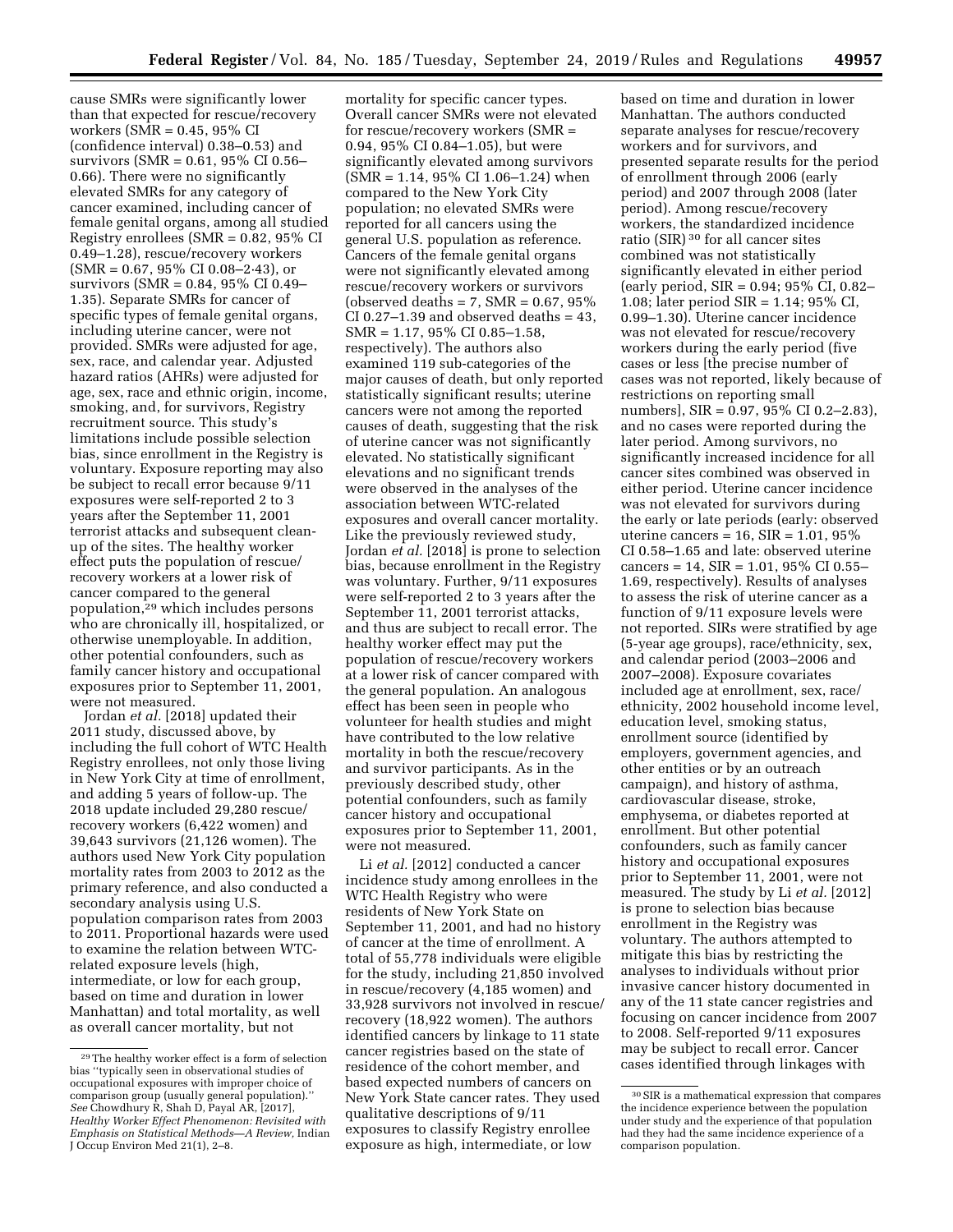state cancer registries might be underestimated, especially among those without a known Social Security number because a percentage of Registry enrollees did not provide one. The findings on rescue/recovery workers may also be prone to the healthy worker effect.

Li *et al.* [2016] updated their 2012 study, discussed above, which evaluated excess cancer among WTC Health Registry enrollees. In the 2016 update, the authors added 3 years of follow-up to allow for 10 years of cancer latency since the WTC-related exposures. The 2016 study recalibrated the definition of ''WTC disaster physical exposures'' to emphasize potential contaminants containing carcinogens. The analysis focused on cancers occurring from 2007 through 2011. The study included a total of 60,339 eligible individuals, including 24,863 rescue/ recovery workers (5,015 women) and 35,476 survivors not involved in rescue/ recovery (18,845 women). The authors identified cancers by linkage to 11 state cancer registries based on the state of residence of the cohort member, and based expected numbers of cancers on overall New York State rates and person-years of follow-up during 2007– 2011, adjusted for age (5-year groups), race/ethnicity, sex, and calendar period (2007–2011). The study found that overall cancer incidence was significantly greater than the reference (non-9/11-exposed) population among both rescue/recovery workers (SIR = 1.11, 95% CI 1.03–1.20) and survivors (SIR = 1.08, 95% CI 1.02–1.15). Uterine cancer incidence was not significantly elevated among rescue/recovery workers nor among survivors (observed uterine cancers =  $8$ , SIR =  $0.82$ ,  $95\%$  CI  $0.35-$ 1.62 and observed uterine cancers = 37, SIR = 1.03, 95% CI 0.72–1.41, respectively). Comparisons among exposure groups were not reported for uterine cancer. In internal analyses, hazard ratios and 95% CI were adjusted for age at enrollment, sex, race/ ethnicity, smoking, education, income, and history of a serious non-malignant medical condition; however, findings for uterine cancer were not reported. Other potential confounders were not measured. This study was prone to selection bias, because enrollment in the Registry was voluntary; the authors attempted to mitigate this bias by restricting the analyses to individuals without prior invasive cancer history documented in any of the 11 state cancer registries and focusing on cancer incidence from 2007 through 2011. In addition, findings on rescue/recovery

workers may also be subject to the healthy worker effect.

Solan *et al.* [2013] conducted a cancer incidence study among 20,984 non-FDNY WTC Health Program members (3,203 women) involved in rescue, recovery, and cleanup efforts at Ground Zero after 9/11. The authors identified cancer cases through linkage with the tumor registries in the four states in which 98 percent of WTC responders resided at time of enrollment in the Program. Self-reported exposures were categorized based on four variables: Pre-September 11, 2001 occupation, extent of exposure to the dust cloud on September 11, 2001, duration of time spent working at the site, and work on the debris pile during four periods (September 2001, October 2001, November–December 2001, and January–June 2002). An integrated exposure variable was created using a 4 point scale (very high, high, intermediate, and low) based on total time spent working at Ground Zero, exposure to the dust cloud, and work on the debris pile. The authors obtained vital status through linkage with the NDI and next-of-kin reports. Expected numbers of cancer cases were calculated based on state rates (for New York, New Jersey, and Connecticut residents) and national rates (for Pennsylvania residents) according to age (in 5-year groups), sex, and race/ethnicity for each year at risk. The observed and expected numbers of cancers were used to calculate SIRs. The SIR among study participants was elevated and statistically significant for all cancer sites combined ( $SIR = 1.15$ ; 95%) confidence interval (CI), 1.06–1.25). Fewer than six cases of uterine cancer were observed, and no additional information was reported for this type of cancer. Furthermore, no SIRs were reported for uterine cancer nor were risk ratios reported for the association between 9/11 exposure variables and uterine cancer. Certain potential confounders, such as family cancer history, were not measured. The study is also prone to selection bias, because enrollment in the WTC Health Program is voluntary. Although the authors used all available exposure metrics, relative risk was not reported for the association between 9/11 exposure variables and uterine cancer. This study may also be subject to the healthy worker effect, which puts this population at a lower risk of cancer compared to the general population.

Kleinman *et al.* [2015] investigated cancer incidence in 39,946 police officers employed by the New York City Police Department (NYPD) on September 11, 2001 (6,366 women),

followed during the time periods 1995 to 2000 and 2002 to 2014. The authors reported a 44 percent increase in the overall median age-adjusted incidence rate for all cancers, but no increase in the overall median age-adjusted incidence rates for either malignant neoplasms of the uterus, unspecified part (based on two cases diagnosed pre-9/11 and zero cases diagnosed post-9/ 11) or uterine adenosarcomas (based on zero cases diagnosed pre-9/11 and three cases post-9/11). This study is limited by the inherent problems with its design (*i.e.,* the effects of age, time period, and cohort parameters are intertwined in a manner which complicates study interpretation); the study is further limited by the small number of cancer cases observed as well as the absence of information regarding participants' presence in the dust cloud and the dates and duration of their 9/11 exposures.

Stein *et al.* [2016] conducted a mortality study of 28,918 rescue/ recovery workers (4,286 women) enrolled in the WTC Health Program between July 16, 2002, and December 31, 2011. The authors were aware that 16,177 WTC responders were alive due to follow-up visits after the end of 2011, and therefore linked the remainder (n = 12,741) to the National Death Index (NDI). Mortality information from the NDI was supplemented by next-of-kin report. Similar to the study by Solan *et al.* [2013], discussed above, the authors of this study created an integrated exposure variable using a 4-point scale (very high, high, intermediate, and low) based on total time spent working at Ground Zero, exposure to the dust cloud, and work on the debris pile. SMRs were standardized for age (5-year groups), sex, race, and calendar year to compare all-cause and cause-specific mortality among responders with mortality in the U.S. general population. Hazard ratios were adjusted for age on September 11, 2001, pre-September 11, 2001 occupation, sex, race/ethnicity, year of WTC Health Program enrollment, smoking, and measured body mass index. Overall mortality in this cohort was statistically significantly decreased (SMR = 0.43; 95% CI, 0.39– 0.48), although an overall cancer SMR was not reported. Most cancer sitespecific SMRs were significantly decreased; however, the SMR for cancer of the female genital organs was decreased but was not statistically significant (SMR = 0.65, 95% CI 0.08– 2.37) and was based on only two deaths. An SMR for uterine cancer was not provided, neither were hazard ratios for the association between WTC-related exposure variables and mortality from